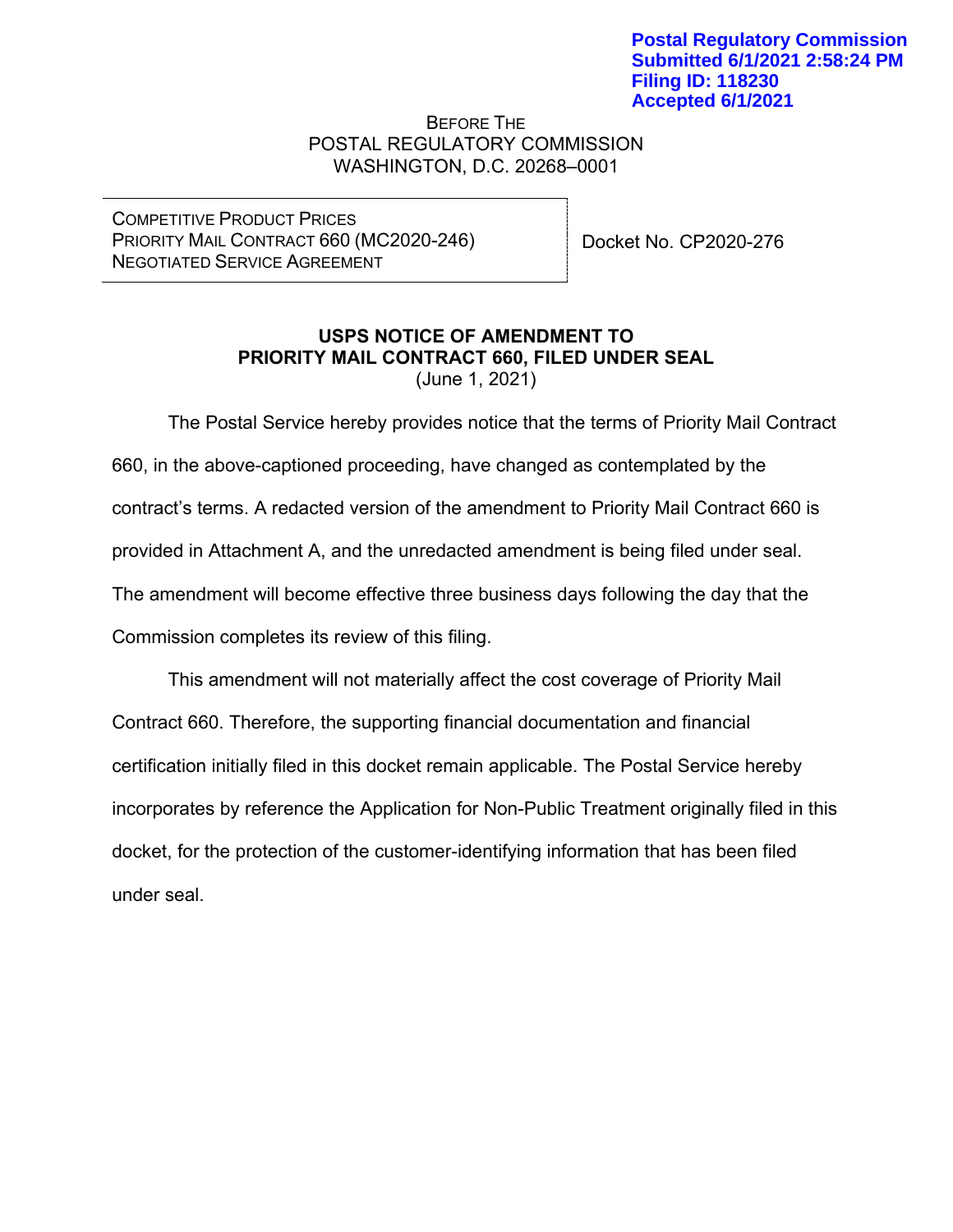Respectfully submitted,

UNITED STATES POSTAL SERVICE

By its attorney:

Sean C. Robinson

475 L'Enfant Plaza, SW Washington, D.C. 20260-1137 (202) 268-8405 [Sean.C.Robinson@usps.gov](mailto:Sean.C.Robinson@usps.gov) June 1, 2021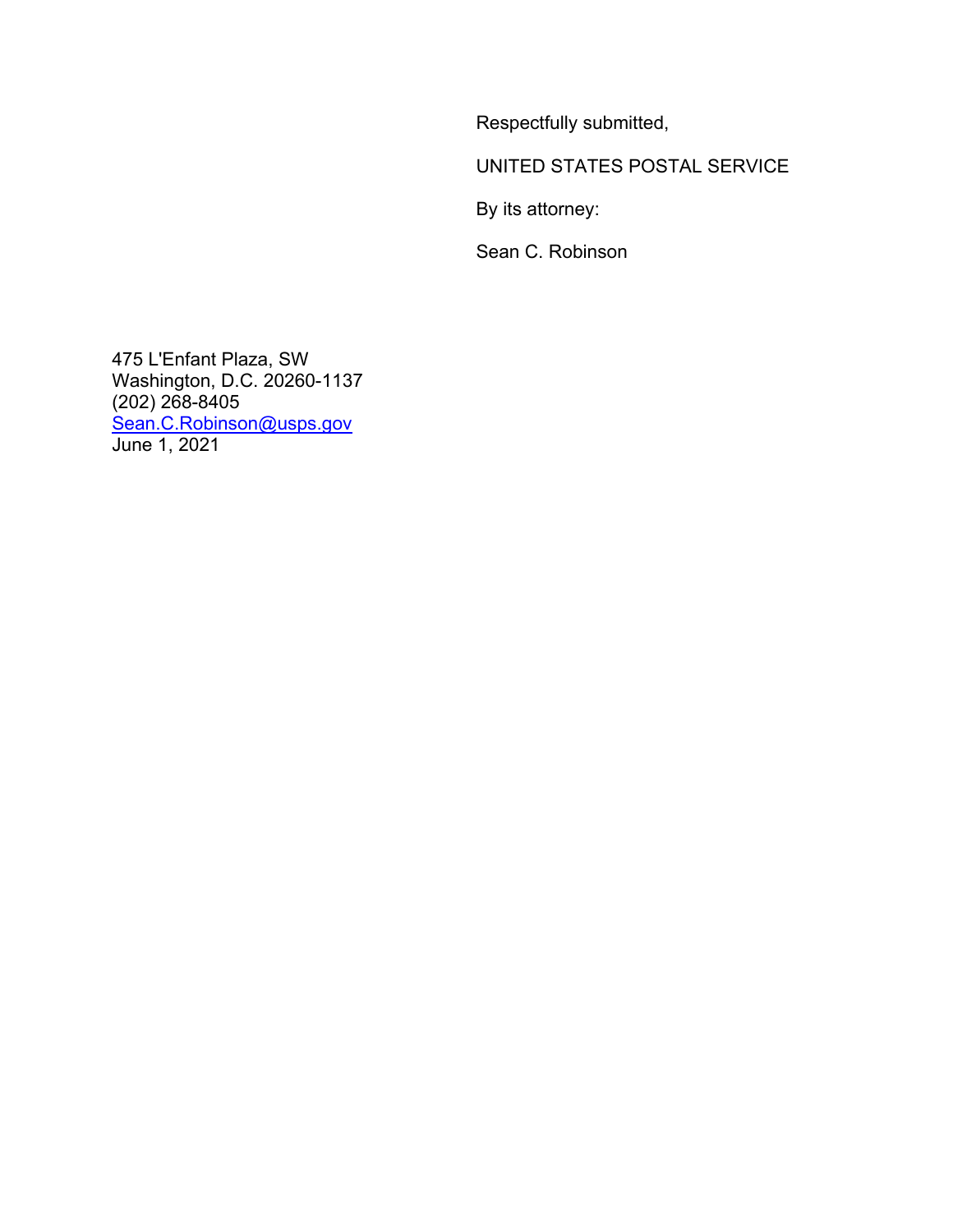## **ATTACHMENT A TO REQUEST**

## **REDACTED AMENDMENT TO PRIORITY MAIL CONTRACT 660**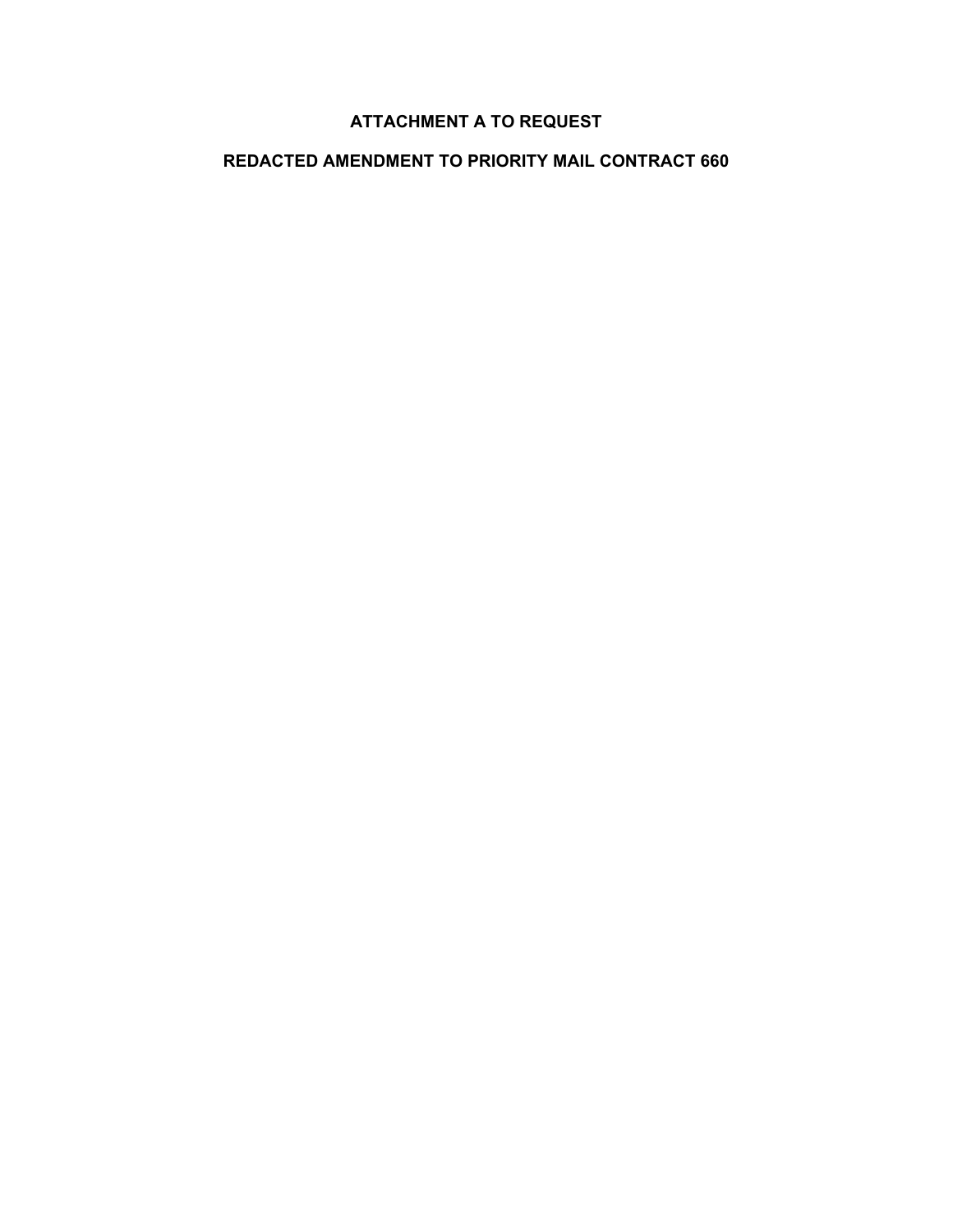# **AMENDMENT #1 OF SHIPPING SERVICES CONTRACT BEIWEEN 1HE UNITED STATES POSTAL SERVICE**

#### **AND**

## **REGARDING PRIORIIY MAIL SERVICE**

WHEREAS, the United States Postal Service (the "Postal Service") and

, ("Customer") entered into a Shipping Services Contract, Priority Mail Contract 660/Docket No. CP2020-276, regarding Priority Mail Service on September 15, 2020.

WHEREAS, the Parties desire to amend the terms in Sections I.B, I.C, I.G.1, I.G.2 and I.I of the Contract, as well as, Section I of the Appendix to the Contract.

NOW, THEREFORE, the Parties agree that the Contract is hereby amended as detailed below. The existing Contract remains unchanged in all other respects. This Amendment shall become effective three (3) business days following the day on which the Commission issues all necessary regulatory approval.

Replace Sections LB, LC, LG.I, I.G.2 and I.I of the Contract, as well as, Section I of the Appendix to the Contract, as follows:

### I. **Terms**

- B. This Contract applies to Customer's outbound packages that Customer directly fulfills and/or transports by physically touching the packages ("Fulfilhnent Contract Packages"), as well as, packages shipped by Customer's clients using Customer's logistics management software to ship their outbound packages (''Managed Contract Packages"), (collectively "Contract Packages"), excluding packages originating from and/or addressed to ZIP Codes contained in Table A below, as follows:
	- 1. Priority Mail weight-based packages that do not exceed
	- 2. Priority Mail cubic packages that do not exceed
	- 3. Priority Mail Flat Rate Envelopes
	- 4. Priority Mail Flat Rate Boxes - ;and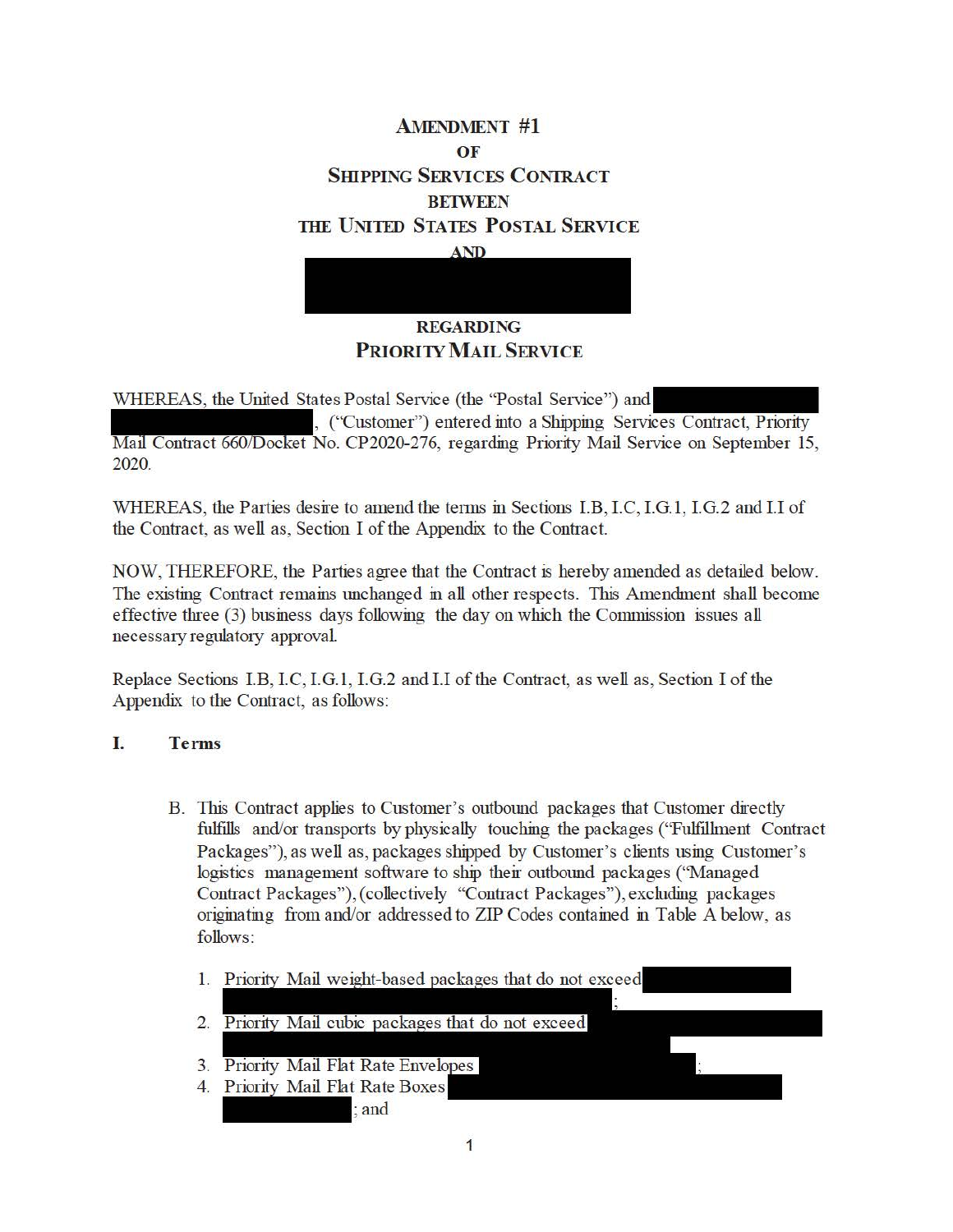| 5. Priority Mail Regional Rate Boxes<br>٠. |  |
|--------------------------------------------|--|
|                                            |  |
|                                            |  |
|                                            |  |

- C. Pay Methods, Qualifying Volume and Data Requirements.
	- 1. Customer will manifest Contract Packages, as specified by the Postal Service, using separate permit numbers and/or PC Postage meter numbers to ship such packages, and will use the Electronic Verification System ("eVS"), successor eVS, other USPS approved manifest systems or USPS approved PC Postage vendors for payment of such packages. Approved meters or permits must be registered to the customer, with the customer's name and address information. Customer shall identify pay methods exclusively for its Fulfillment Contract Packages and separate pay methods exclusively for its Managed Contract Packages. No individual meter or permit shall be used both for Managed and Fulfillment Contract Packages. If a shipper, who is using Customer's fulfillment and/or logistics management software services, has a direct Shipping Services Contract with the Postal Service, Customer is prohibited from using its own payment accounts for shipment of packages. Customer also agrees to not prohibit shippers using its fulfillment or logistics management software services from using shippers' own Shipping Services Contract payment accounts and the prices afforded to them in their Shipping Services Contract. No permit, account or payment method may be used for Contract Packages unless such permit, account or payment method has been approved by the Postal Service. Contract pricing for any newly approved permits, payment methods, and/or PC Postage accounts will be effective within fifteen (15) business days after the Parties mutually agree to add such permit, pay method, and/or PC Postage account.
	- 2. Additional data requirements that apply to Contract Packages are as follows:
		- a. Customer shall provide the Postal Service an updated list of its fulfillment locations and addresses at all times.
		- b. Customer shall provide the Postal Service an updated list of its clients' fulfillment locations and addresses at all times from where clients ship Managed Contract Packages.
		- c. Each Customer or client fulfillment location shall be identified with a unique MID in shipping data along with the shipper name and physical shipping origin address.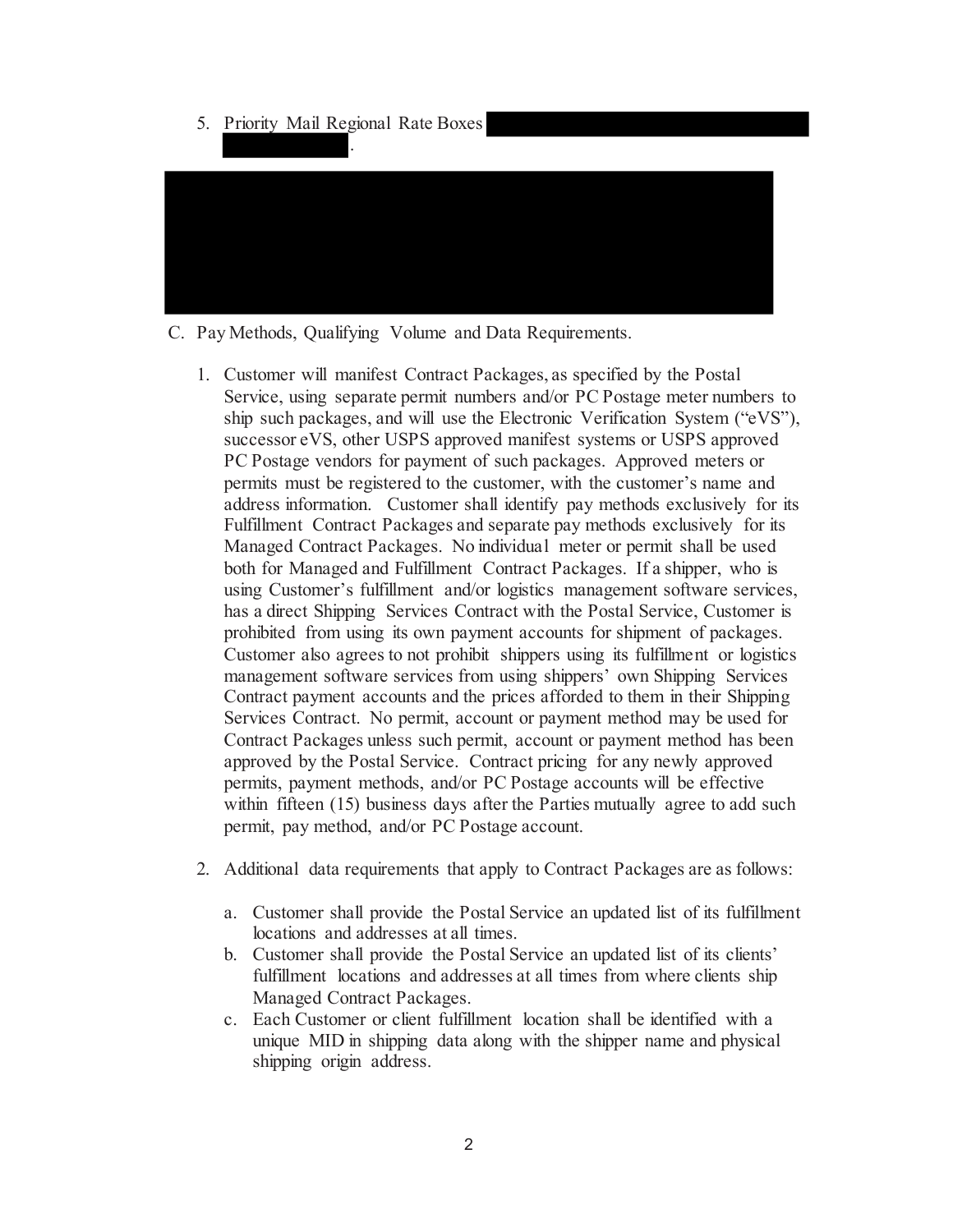- d. Providing pricing below prevailing Priority Mail Commercial Plus prices for Contract Packages is strictly prohibited unless authorized through the process as stated in the Appendix to this Contract.
- 3. Valid Volumes for tier calculations. Only Contract Packages, and Customer's other non-discounted Priority Mail packages ("Total Packages"), shipped from authorized permits, payment methods, and/or PC Postage accounts shall count toward the tier discounts in Section I.G.
- 4. The requirements set forth in this Section I.C must be met no later than thirty (30) calendar days after the Effective Date of this Amendment unless modified by mutual agreement in writing. Should Customer fail to do so, the Postal Service may move Customer to prevailing Priority Mail Commercial Plus prices five (5) business days from notification. Additionally, if Customer or its clients are found shipping Contract Packages at Contract Prices from locations it has not previously communicated to the Postal Service in writing as of the date of shipment, such packages may be reassessed by the Postal Service at prevailing Priority Mail Commercial Plus prices and Customer must pay the additional postage due within thirty (30) calendar days of notification. The Postal Service also reserves the right to move Customer to prevailing Priority Mail Commercial Plus prices as a result of repeated occurrences of Customer or clients shipping Contract Packages from ZIP Codes not previously communicated to the Postal Service in writing. The Postal Service also reserves the right to reassess Contract Packages at prevailing published prices after repeated occurrences of Customer failing to provide valid, unique MIDs, shipper names and shipping addresses in shipping data for each shipping location.
- G. [Unchanged.]
	- 1. From the effective date of the Amendment, Customer shall receive Tier 3 discounts for its Contract Packages through the Contract Quarter ending September 30, 2021. The price tier for the subsequent Contract Quarter will be determined by the volume of Total Packages shipped in the Contract Quarter ending September 30, 2021.
	- 2. Subsequent Pricing. In subsequent Contract Quarters, Contract Package price tiers will be determined by Customer's volume of Total Packages shipped in the previous Contract Quarter, pursuant to Table C in Section I.G.
	- 3. [Unchanged.]
	- 4. [Unchanged.]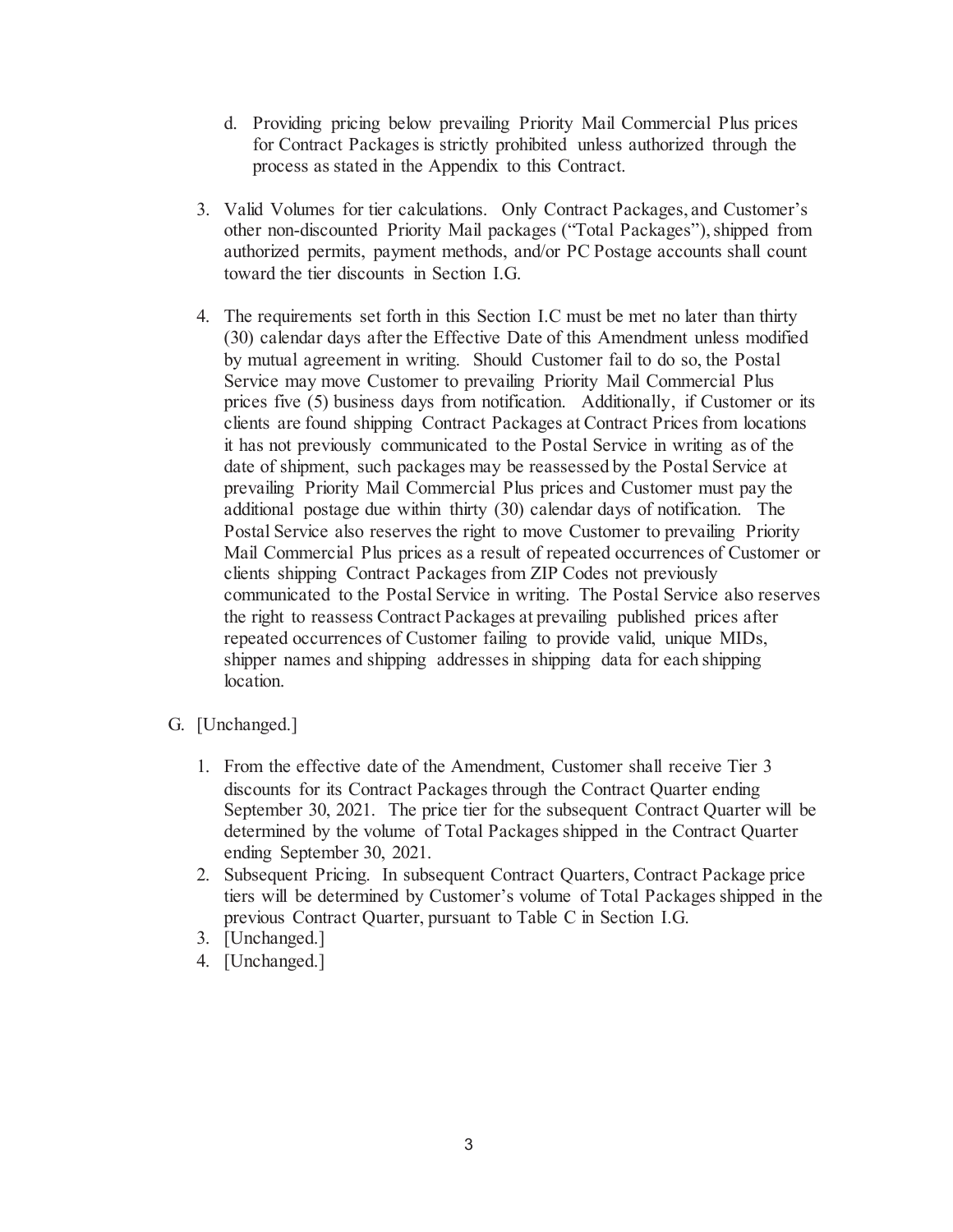#### [Replace Section I.I, as follows.]

I. Quarterly Business Reviews. The Parties shall, within thirty (30) calendar days after the conclusion of each full Contract Quarter in each Contract Year, jointly conduct a business review of Customer's Contract Packages, the agreed-upon locations referred to in Section I.C, and other performance expectations under this Contract either in person, by telecom, or by webinar. Each Contract Quarter, Customer must provide to the Postal Service the previous Contract Quarter's volume and amount of discount provided to each client by client name and MID that has access to Priority Mail using rates, rebates, discounts, gratuities, freebies, promotions, inducements or other incentives that make Priority Mail available at prices less than published Commercial Plus prices. If the Postal Service determines that the data provided for clients with access to Priority Mail using rates, rebates, discounts, gratuities, freebies, promotions, inducements or other incentives that make Priority Mail available at prices less than published Commercial Plus prices is incomplete or inaccurate, the Postal Service will notify Customer and Customer shall have thirty (30) calendar days to provide complete and accurate data. If, after the thirty (30) calendar days, the Postal Service finds the data to be inaccurate or incomplete, the Postal Service may require, at its discretion, Customer to move any client where client's data is incomplete and inaccurate to prevailing Commercial Plus prices within fifteen (15) calendar days of written notice by the Postal Service to Customer. If either Party is unable to conduct a business review within thirty (30) calendar days after the conclusion of the above referenced Contract Quarters, it shall notify the other Party in writing (i.e. email or mail) of that fact and propose a date as soon as practicable thereafter. The Postal Service must notify Customer, within fifteen (15) calendar days after the start of each full Contract Quarter, of the applicable tiered discounts for any Contract Packages shipped during that Contract Quarter. The calculated rate for the new Contract Quarter will become effective within fifteen (15) calendar days from the start of the new Contract Quarter.

#### **Appendix to Shipping Services Contract**

[Replace Section I, as follows.]

#### **I. Marketplace Requirements**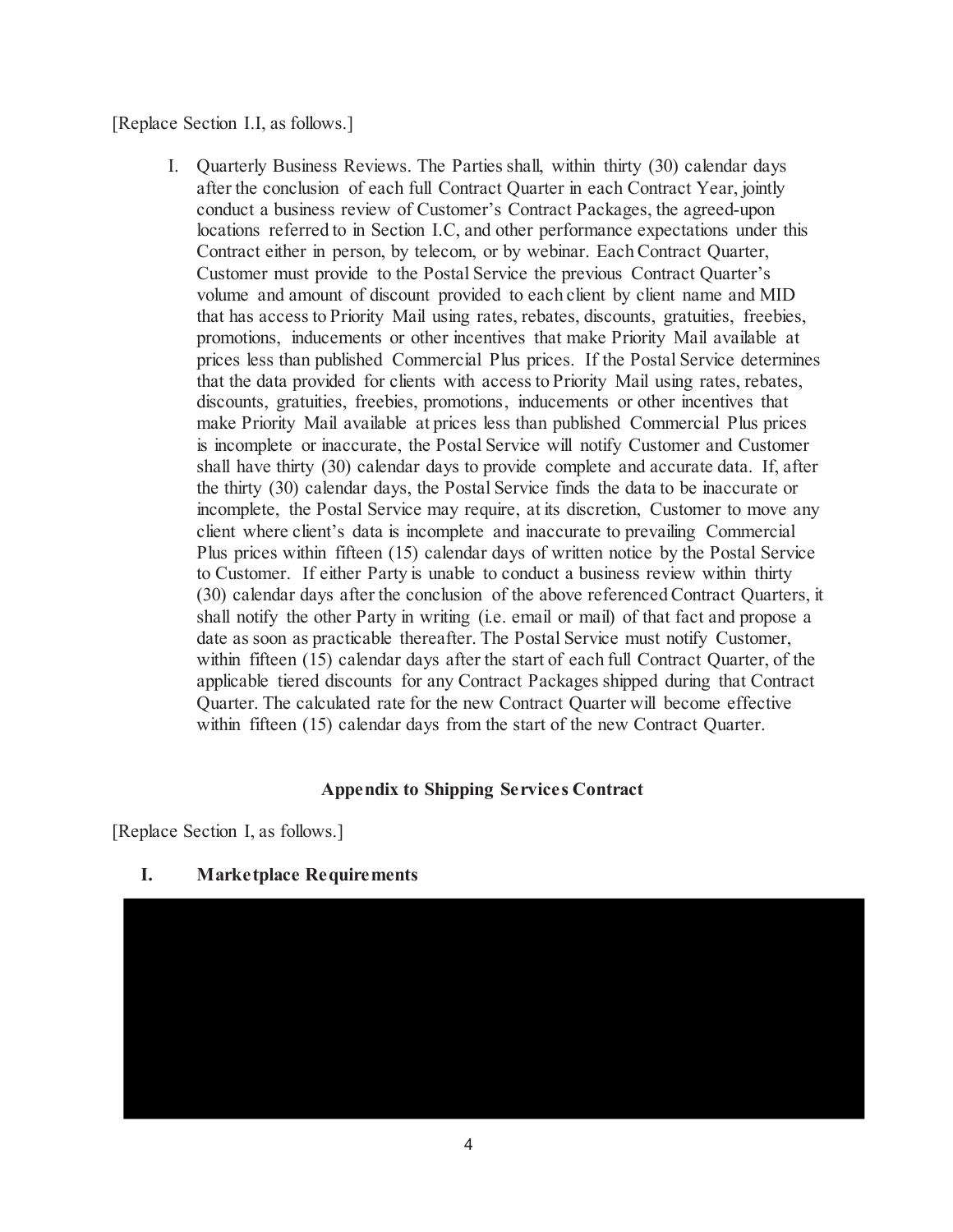

In the event that the Customer is authorized to offer access to Product to one or more Third Parties under this Section I, as part of the overall bundled logistics fulfillment services it provides to such Third Parties, for so long as Customer offers access to Product to any Third Party, Customer shall:

5. Ensure that each Third Party approved hereunder is bound by and expressly agrees to comply with all requirements that the Customer is subject to under the Contract, and expressly agrees that the Third Party's access to Product may be terminated or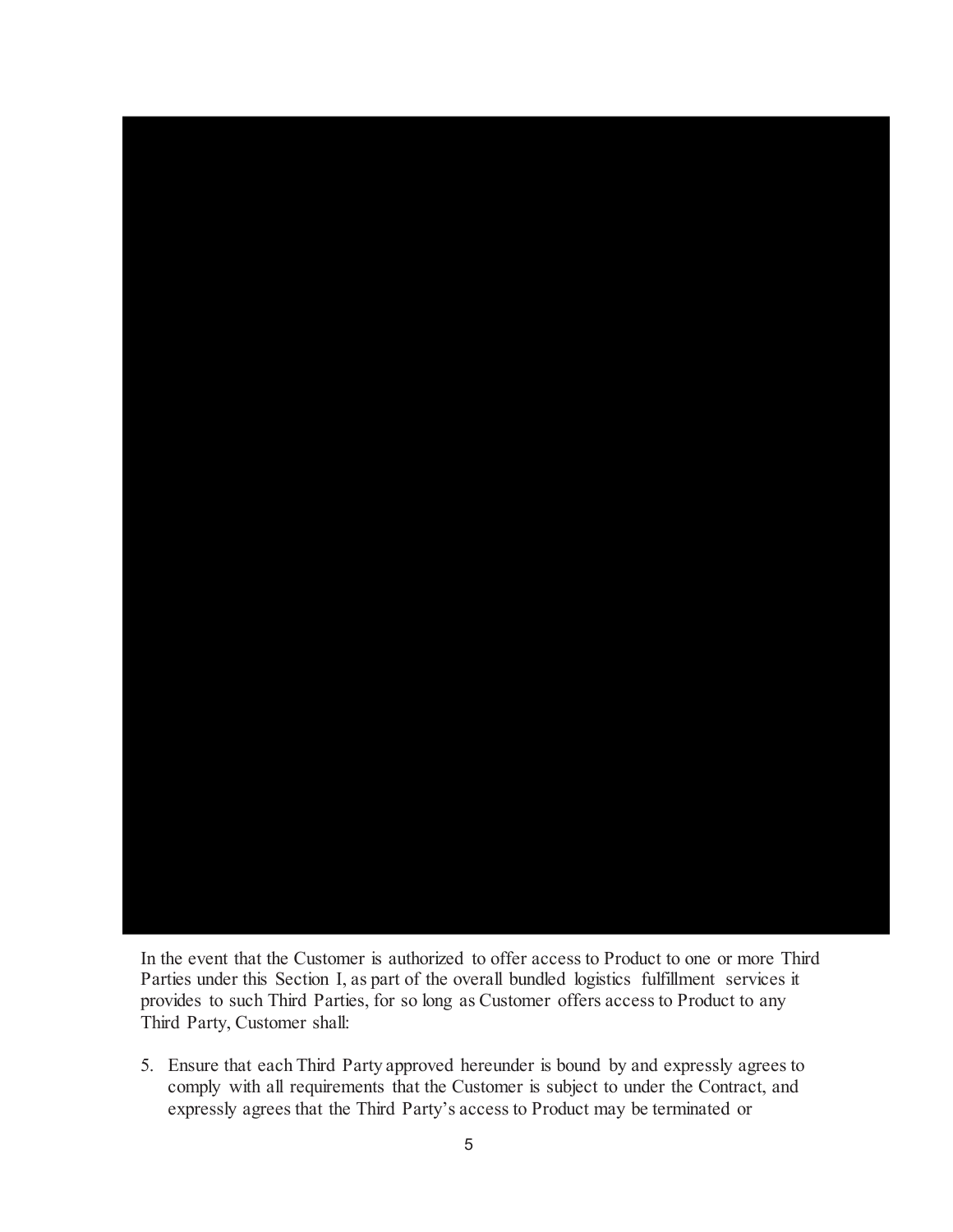suspended in accordance with the Contract terms. In addition, in the event that the Customer receives a written notice from the Postal Service indicating that any Third Party has breached any Contract term, the Customer shall terminate the Third Party's access to the Product effective as of the termination date set forth in said notice (the "Termination Date"), unless the Third Party, as applicable, cures such breach to the Postal Service's satisfaction prior to the Termination Date.

- 6. Upon request of the Postal Service (not more than four (4) times per Contract year), deliver complete and accurate transaction level data for all Third Party transactions within four (4) weeks of the date of the written request, which data shall be sufficient for the Postal Service to accurately compare postage amounts paid to the Postal Service by Customer with postage amounts paid to Customer by each Third Party and shall be in an electronic file format as specified by the Postal Service.
- 7. Upon request of the Postal Service, deliver to the Postal Service the Shipper Information and Payment Information listed below, as well as such other information that may be reasonably requested (not more than four (4) times per Contract year, except in cases of suspected fraud, short-paid postage or breach of any Contract term), within four (4) weeks of the date of the written request. Notwithstanding the foregoing, in the event that the Postal Service suspects that a Third Party has short-paid postage, committed fraud or breached any Contract term, Customer shall furnish the Shipper Information and Payment Information listed below, as well as such other information that may be reasonably requested, to the Postal Service immediately upon receipt of a written request from the Postal Service. The Customer shall ensure that any and all Shipper Information, Payment Information and other information furnished to the Postal Service hereunder shall be complete and accurate in all respects and in an electronic file format as specified by the Postal Service. As used herein, "Shipper" shall mean the Third Party for whom the package is being entered into the mailstream.

#### **Shipper Information:**

- Unique Shipper ID
- Shipper Legal Name(s) and DBAs at the Account Level
- Shipper Name at the Site Level
- Shipper Address, City, State, ZIP Code
- Legal Address Sufficient for Delivering Service of Process
- Email Address
- Contact Phone Number
- Trusted Address Verification

#### **Payment Information:**

- Legal Name of Shipper
- Product Code/Description at the Mail Category Code Level
- Payment Type
- Payment Date and Time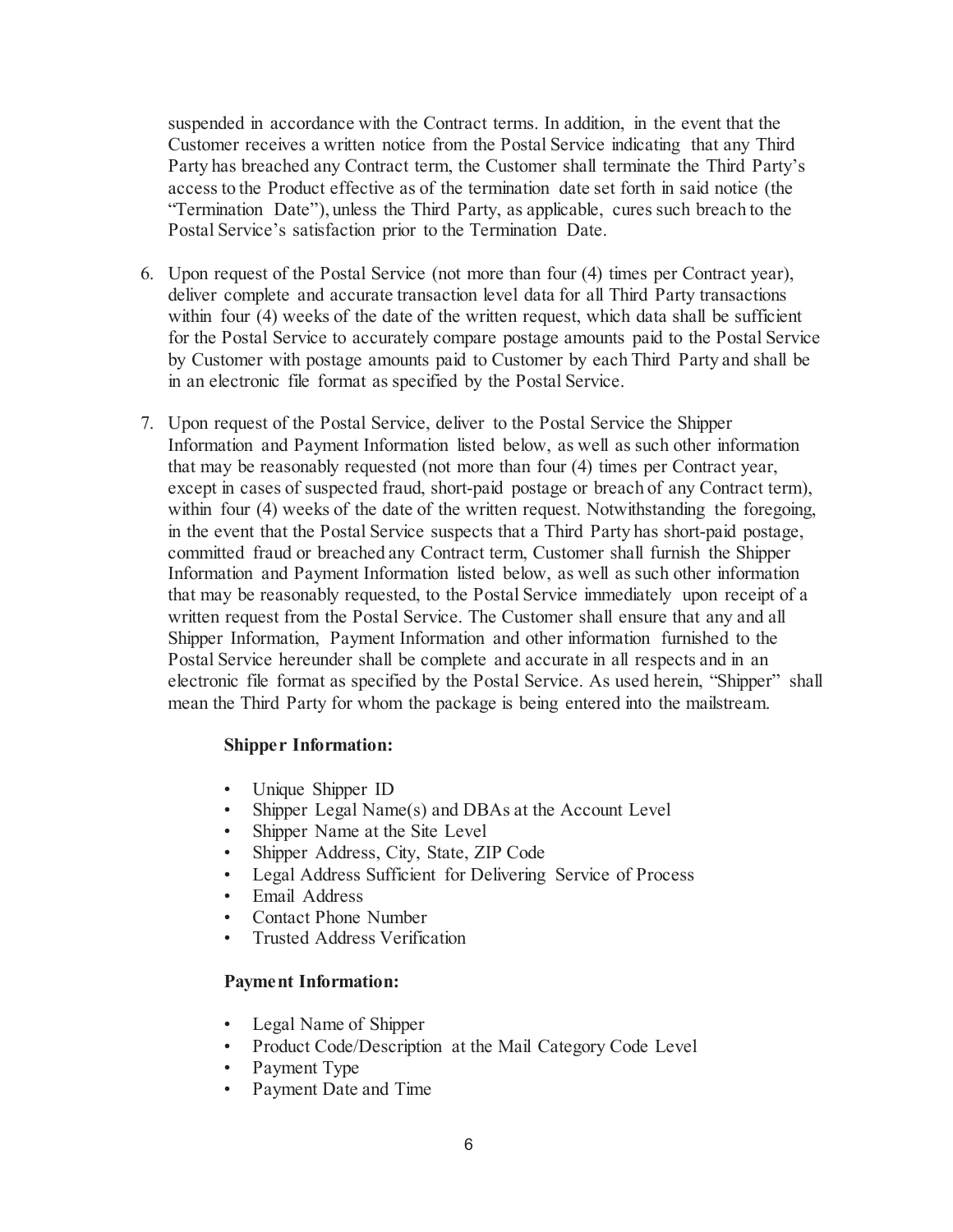- Payment Amount
- Reported Package Characteristics, including but not limited to mailing date, weight, dimensions, and origin and destination ZIP Codes
- 8. In the event that any Third Patty shott-pays postage, fully suppott the Postal Service's efforts to recoup unpaid amounts, which may include, without limitation, immediately suspending the Third Patty's access to Product if requested by the Postal Service.
- 9.
- 6. Provide the below-listed privacy notice to all Third Patties when the Customer is collecting Third Patty infonnation on behalf of the Postal Service to administer fmancial transactions for purchasing postage and to meet postage system repotting requirements. A Privacy Act Statement meets privacy notice reqwrements when the Customer asks individual Postal Service customers to provide infonnation about themselves and that infonnation will be maintained in a Privacy Act System of Records by the Postal Service. In addition, when collecting Third Patty infonnation for its own purposes, the Customer shall disclose to all Third Parties that such information is subject to the Customer's privacy policy.

**Privacy Act Statement:** Your information will be used to facilitate the purchase of U.S. Postal Service (USPS) postage and fulfill transactional repotting requirements for USPS postage systems. Collection is authorized by 39 U.S.C. 401, 403, and 404. Providing the information is voluntary, but if not provided, your transaction may not be processed. USPS does not disclose your information to third patties without your consent, except to facilitate the transaction, to act on your behalf or request, or as legally reqwred. This inchides the following limited circumstances: to a congressional office on your behalf; to fmancial entities regarding fmancial transaction issues; to a USPS auditor; to entities, including law enforcement, as required by law or in legal proceedings; and to contractors and other entities aiding us to fulfill the service (service providers). For more information regarding our privacy policies, visit www.usps.com/privacypolicy.

7. Deliver to the Postal Service, upon request, such other items and perfotm such other actions, as the Postal Service may reasonably determine are necessary in order to petmit Customer to continue to offer Product to Third Patties, such as executing a trademark license.